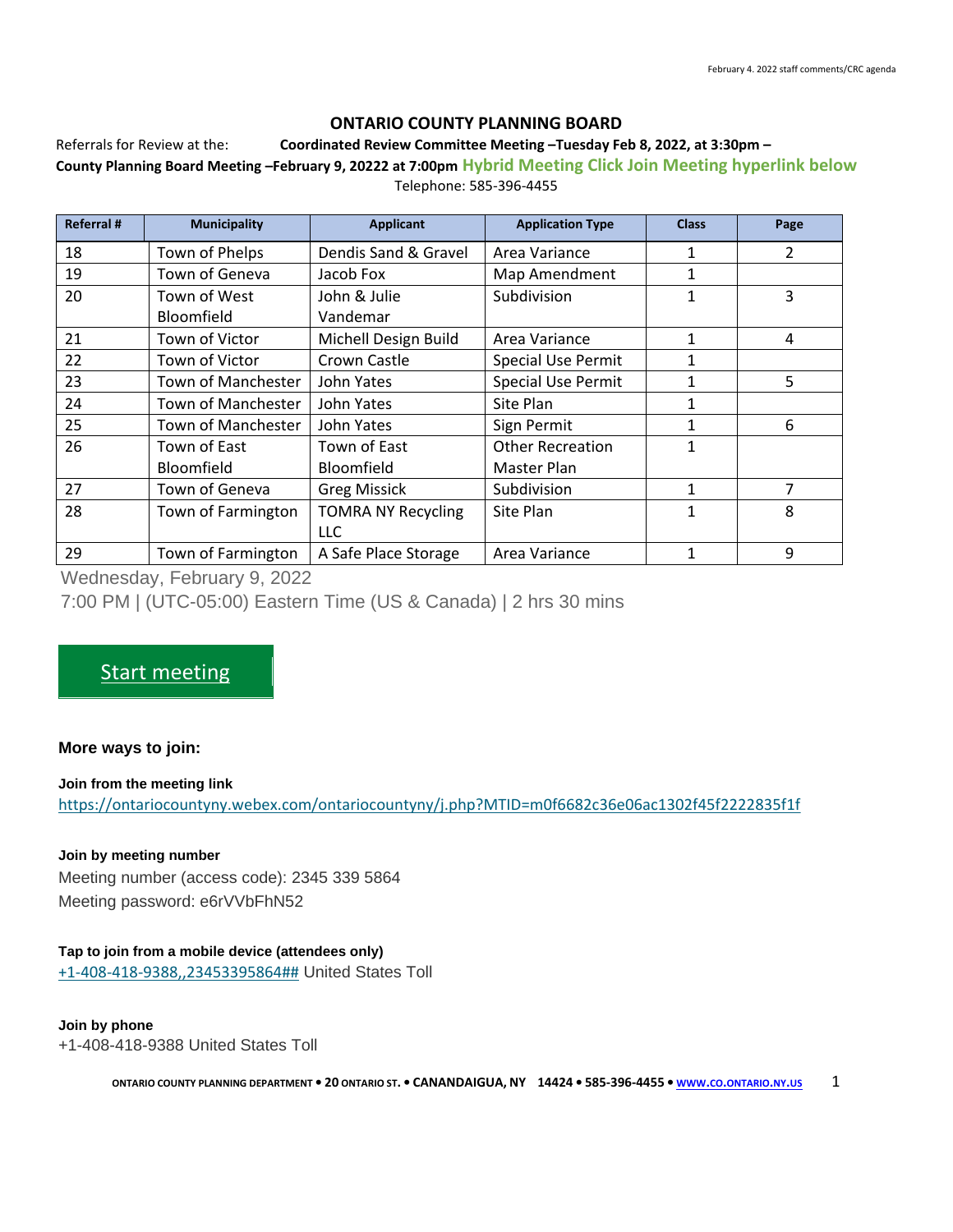### [Global call-in numbers](https://ontariocountyny.webex.com/ontariocountyny/globalcallin.php?MTID=m011593721cf19820b5232528f97ba55c)

| 18 - 2022                        | Town of Phelps Zoning Board of Appeals<br>Class: $1$                                                                                                                                                                                                                                      |
|----------------------------------|-------------------------------------------------------------------------------------------------------------------------------------------------------------------------------------------------------------------------------------------------------------------------------------------|
|                                  | Type: Area Variance                                                                                                                                                                                                                                                                       |
|                                  | Applicant: Dendis Sand & Gravel                                                                                                                                                                                                                                                           |
| Property Owner: HLD Properties   |                                                                                                                                                                                                                                                                                           |
|                                  | Representative: Jason McCormick                                                                                                                                                                                                                                                           |
| Tax Map Parcel #: 49.00-1-36.100 |                                                                                                                                                                                                                                                                                           |
|                                  | Brief Description: Area variance for two 80' concrete silos at Dendis Sand and Gravel on the<br>north side of SR 96 southeast of the SR 96/SR 14 cloverleaf in the Town of<br>Phelps. Associated site development includes a 1,600 SF building, 4<br>storage bins, and new septic system. |

*<https://www.ontariocountyny.gov/DocumentCenter/View/32715/18-2022-aerial> <https://www.ontariocountyny.gov/DocumentCenter/View/32716/18-2022-plan--nys-rte-96---dendis>*

The height limit for the property is 45'. The location of the proposed development area for the silos, building and other site modifications is 346' to 400' from all property lines.

| $19 - 2022$                       | Town of Geneva Town Board |                                                                                                                                                                                                                                    | Class: 2 |
|-----------------------------------|---------------------------|------------------------------------------------------------------------------------------------------------------------------------------------------------------------------------------------------------------------------------|----------|
|                                   | Type: Map Amendment       |                                                                                                                                                                                                                                    |          |
| Applicant: <i>Jacob Fox</i>       |                           |                                                                                                                                                                                                                                    |          |
| Property Owner: Brian Nicholas    |                           |                                                                                                                                                                                                                                    |          |
| Tax Map Parcel #: 133.00-1-17.110 |                           |                                                                                                                                                                                                                                    |          |
|                                   |                           | Brief Description: Map amendment to create a PUD at 4182 Route 14 in the Town of Geneva.<br>Planned uses for the 59-acre property include 3 homes, a silvo-pasture<br>farm, farmstand near Big Alice Brewery, and a glamping area. |          |
|                                   |                           | https://www.ontariocountyny.gov/DocumentCenter/View/32718/19-2022_13300-1-17110_Aerial-Photo-Map                                                                                                                                   |          |

*<https://www.ontariocountyny.gov/DocumentCenter/View/32717/19-2022-site-plan>*

Adjacent land uses include, Bayview Heights, a suburban density residential subdivision to the south, White Springs Brook and agricultural fields to the west, vacant forested land and several 1.5 to 7 acre residential lots to the north, and vacant land, 2 residential lots of less than 1 acre, Big aLICe Brewing and White Springs Winery along SR 14 in front of the property to the east.

According to Oncor, the property is in OC Agricultural District #1. The NWI indicates a potential federal wetland along White Springs Brook along the west property boundary, likely the 1.1-acre wetland referenced in the application materials. There is also an area of 16-30 percent slope in the southwest corner of the site.

**Comments** 

1. In developing the silvo-pasture farm and management plan, care should be taken to select species, breed, and type of animals and size of herd able to make use of the former orchard trees in a rotational grazing pattern without trampling existing vegetation and creating risk for erosion.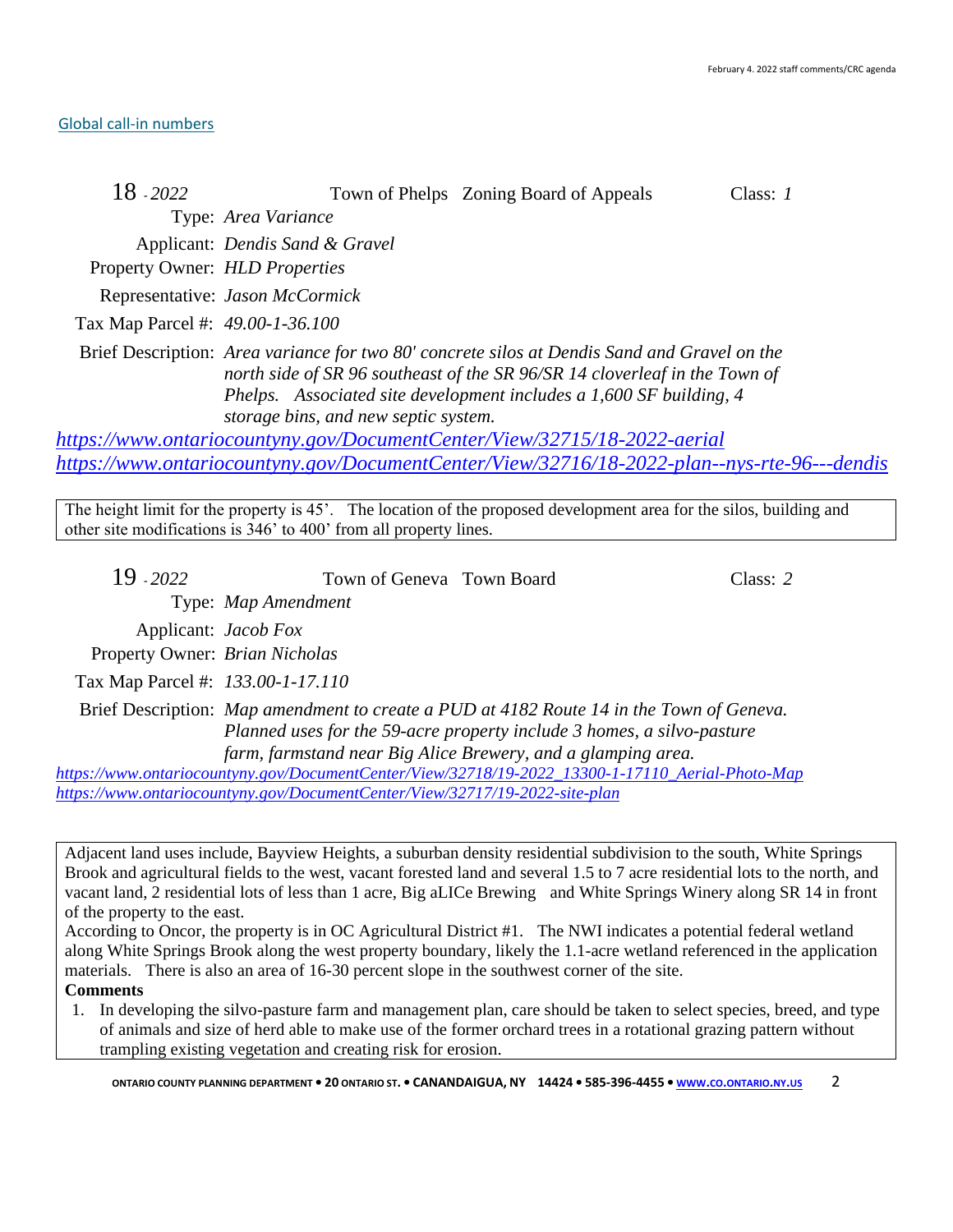2. Given the narrow lot frontage and existing driveway density, it is desirable to identify a shared access point.

3. Any PUD approval should clearly define the access point, circulation system, number and location of residential uses, and guest accommodations, scale and location of farmstand and special event parking, and any limits on special events frequency, size, or nature.

| 20 - 2022 | Town of West Bloomfield Planning Board                                                                                                                                                                                                          | Class: $1$ |
|-----------|-------------------------------------------------------------------------------------------------------------------------------------------------------------------------------------------------------------------------------------------------|------------|
|           | Type: Subdivision                                                                                                                                                                                                                               |            |
|           | Applicant & owner: <i>John &amp; Julie Vandemar</i> :                                                                                                                                                                                           |            |
|           | Representative: James H. Missell & Associates                                                                                                                                                                                                   |            |
|           | Tax Map Parcel #: 50.00-1-78.100 & 50.00-1-78.210                                                                                                                                                                                               |            |
|           | Brief Description: Subdivision to create 3 frontage lots of 5.6, 9, and 10 acres with 300', 600',<br>and 250' of frontage and a 44.5-acre remainder lot on the south side of SR<br>65 at CR 14 and Hickory Lane in the Town of West Bloomfield. |            |

*<https://www.ontariocountyny.gov/DocumentCenter/View/32734/20-2022-aerial> <https://www.ontariocountyny.gov/DocumentCenter/View/32719/20-2022-CONTEXT3-PSPSHEET1> <https://www.ontariocountyny.gov/DocumentCenter/View/32720/20-2022-vandemar-map>*

This subdivision is a re-subdivision of 2 lots with 14 and 55 acres. The proposed subdivision will reduce the western most residential lot from 14 to 9 acres as lot R-A, re-allocating creek frontage/floodplain area to the remainder lot (Lot R-1A). Lot R-A and the remainder lot includes easements to the City of Rochester and Iroquois Gas Company.

There are 2 existing residential lots surrounded by the 55 acres parcel and the proposed subdivision would create 2 additional frontage lots (lots R-1B and R-1C). The proposed frontage lots have 250' and 305' feet of frontage; the existing lots have 200; and 630' of frontage and all have 500' to 800' or more feet of depth.

Proposed lot R-A is zoned R-2 permitting duplex and single-family homes; multi-family, place of worship, and various types of in-home care with site plan review; and allowing office, service, and small-scale retail uses by special use permit.

The other lots are zoned R-1 permitting single family residential and agricultural uses.

The creek frontage is either floodplain or has slopes of 16 to 30 percent.

# **Comments**

- 1. The referring board should request a sight distance analysis of the suitability of the remainder lot frontage for an access point to the maximum number of lots allowed by current zoning and consider noting the preferred alignment of such future access connection in relation to CR 14 and Hickory Lane on the subdivision plan. The sight distance analysis should also identify an appropriate location for the access point for lot R-1B to avoid conflict with vehicle movements at the Y intersection where CR 14 intersects SR 65.
- 2. This subdivision must also be referred to the Livingston County Planning Board. As it is within 500' of the Livingston County/Town of Lima boundary.
- 3. Who owns what appears to be a drainage easement from SR 65 to Honeoye Creek?
- 4. Does Irondequoit Gas Corporation operate a gas line in the former Canandaigua & Niagara Falls Railroad ROW?

21 - *2022* Town of Victor Zoning Board of Appeals Class: *1* Type: *Area Variance*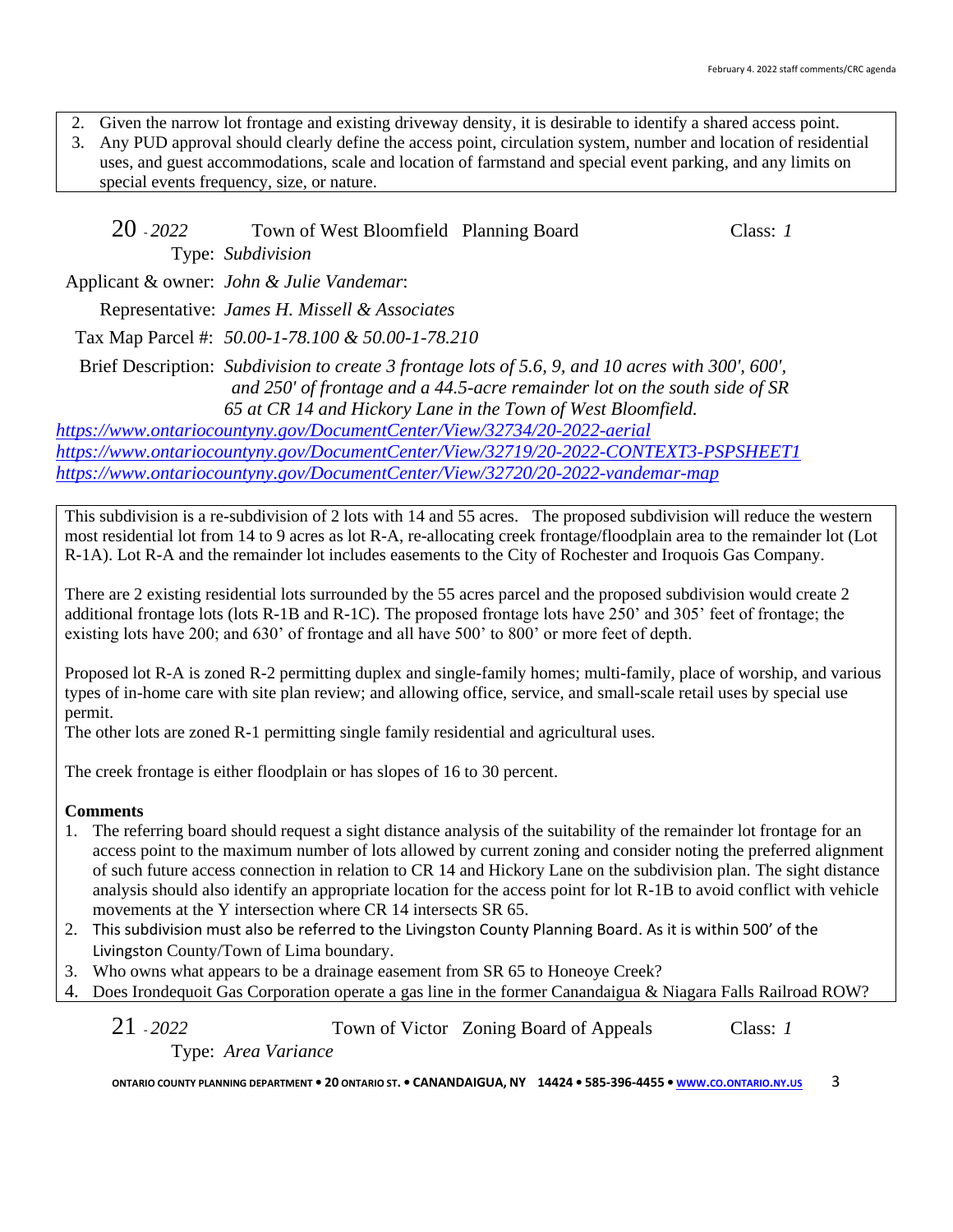Applicant: *Michell Design Build* Property Owner: *Mary Catherine Van Bortel*

Representative: *Mitchell Design Build*

Tax Map Parcel #: *28.04-2-64.00*

Brief Description: *Area variance to allow vehicle parking within the required 80' parking setback at Van Bortel Subaru, 6305 SR 96 in the Town of Victor. Requested variance would allow parking 40' from the ROW, similar to other adjacent applicant owned properties.*

[https://www.ontariocountyny.gov/DocumentCenter/View/32723/21-2022\\_2804-2-64000\\_Aerial-](https://www.ontariocountyny.gov/DocumentCenter/View/32723/21-2022_2804-2-64000_Aerial-Photo-Map)*[Photo-Map](https://www.ontariocountyny.gov/DocumentCenter/View/32723/21-2022_2804-2-64000_Aerial-Photo-Map)*

*<https://www.ontariocountyny.gov/DocumentCenter/View/32722/21-2022-vanbortesite-plan>*

Applicant owns 3 frontage lots with a total of 6 acres to the west of subject site. Adjacent applicant owned properties have 40' setback from the road ROW. The ZBA approved a 50' setback in 1986, but applicant paved to within 40' of the road ROW and the ZBA approved a variance for the 40' setback when adding a parcel to the variance in 1999.

According to Oncor, the southern portion of all applicant owned properties are in the Mud Creek floodplain. The subject property borders the Village of Victor to the east where the existing land use is a mini storage facility. There is a townhouse development across SR 96 to the north.

The proposed for sale vehicle display area will disturb .97 acres of the 4.1-acre site extending approximately 100' from the roadway. The applicant has indicated the existing vehicle display area occupies 765' of frontage and the proposed area would extend the display area another 270'.

Though Oncor does not identify the presence of wetlands, the applicant has identified a Federal Riverine wetland in the southwest corner of site that will not be disturbed. There are areas of 16 to 30 and 31 to 64 percent slope at the rear of the site along the creek.

### **Comments**

1. The applicant should be required to provide streetscape landscaping.

| $22 - 2022$                    | Town of Victor Planning Board                                 |                                                                                                                                                                     | Class: 1 |
|--------------------------------|---------------------------------------------------------------|---------------------------------------------------------------------------------------------------------------------------------------------------------------------|----------|
|                                | Type: Special Use Permit                                      |                                                                                                                                                                     |          |
|                                | Applicant: <i>Crown Castle</i>                                |                                                                                                                                                                     |          |
| Property Owner: Town of Victor |                                                               |                                                                                                                                                                     |          |
| Tax Map Parcel #: 6.00-1-1.120 |                                                               |                                                                                                                                                                     |          |
|                                | land off Bensen Road in the Town of Victor.                   | Brief Description: Special use permit for replacement of antennas and ancillary tower and<br>ground equipment on an existing telecommunications tower on Town owned |          |
| 23. 2022                       | Town of Manchester Planning Board<br>Type: Special Use Permit |                                                                                                                                                                     | Class: I |

Related Referrals: *24-2022 & 25-2022*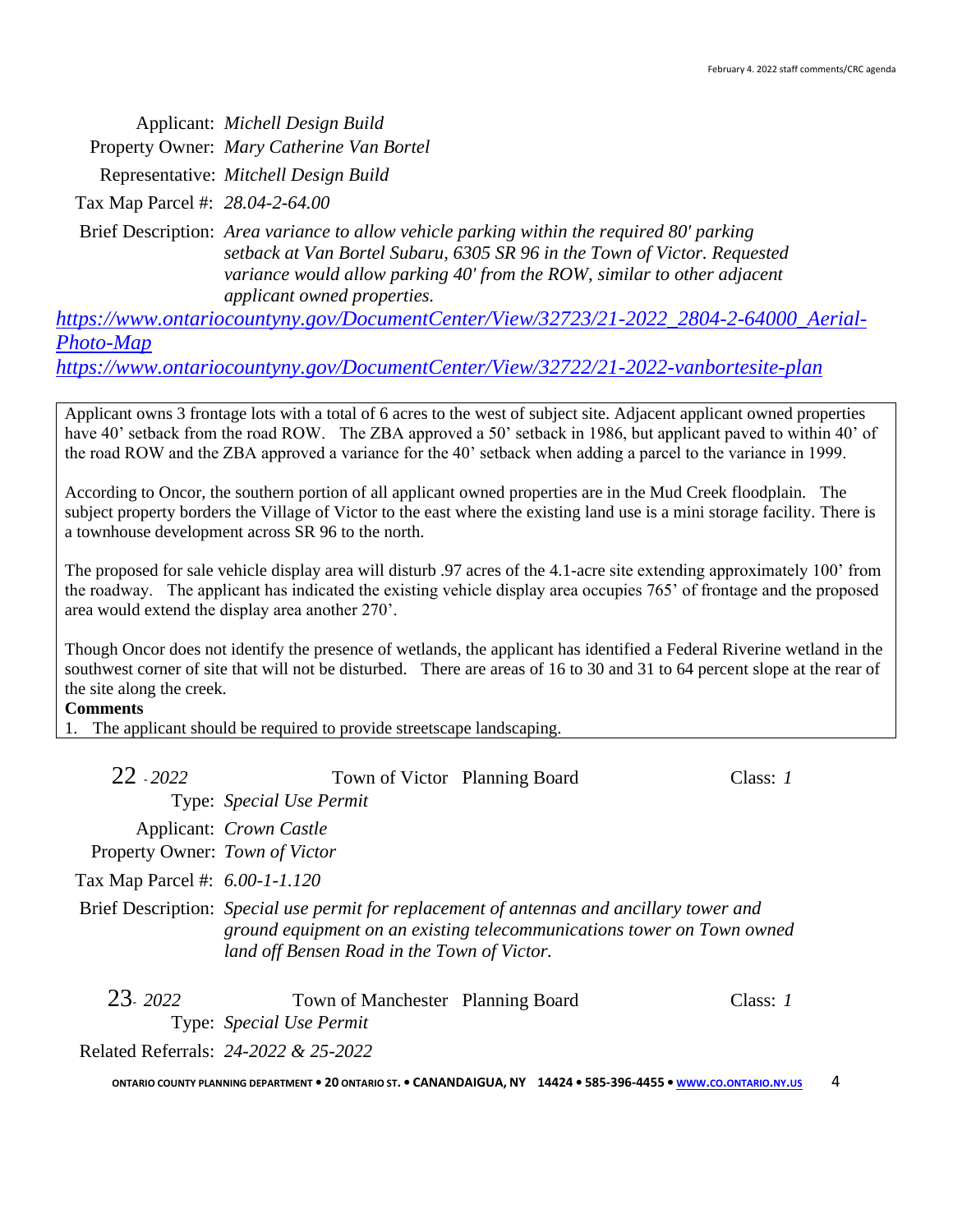Applicant: *John Yates* Property Owner: *same* Representative: *Marks Engineering* Tax Map Parcel #: *44.03-1-30.000* Brief Description: *Special use permit, site plan, and sign permit for bistro in existing restaurant building at 1715 SR 21 in the Town of Manchester. The 1,500 SF restaurant will be expanded to include vestibule, enclosing deck area to accommodate bar/dining space, and a 2,400 SF pole barn with 200 SF covered patio to house office and future micro-brewery.*

*[https://www.ontariocountyny.gov/DocumentCenter/View/32726/23-2022\\_4403-1-30000\\_Aerial-Photo-Map](https://www.ontariocountyny.gov/DocumentCenter/View/32726/23-2022_4403-1-30000_Aerial-Photo-Map) <https://www.ontariocountyny.gov/DocumentCenter/View/32725/23-2022>*

According to Oncor, the 3.2 acres site was previously operated as a snack bar. The property has some areas of 16 to 30 and 31 to 60 percent slope and there is a DEC wetland and floodplain along the outlet to the rear/east of the property. Existing adjacent land use includes a solar array to the south, a motor vehicle service business to the north and residential and agricultural uses across SR 21 to the west.

The proposed pole barn will be located to the rear of the existing parking lot approximately 30' from the southern property line. The applicant proposes to install a grinder pump in the existing septic tank and a force line from the pump tank to the sewer line located on the neighboring property to the north.

### **Comments**

- **1.** What provisions are being made for stormwater management related to the 2,400 SF pole barn?
- **2.** The applicant has not submitted a site plan that meets the requirements of 325-75 K (2). If the planning board is waiving site plan requirements the board must include findings, limit such waiver to elements allowed in the regulations, and document such findings in their minutes.

| 24 - 2022                        | Town of Manchester Planning Board                       |                                                                                                                                                                                                                                                                                                                         | Class: 1 |
|----------------------------------|---------------------------------------------------------|-------------------------------------------------------------------------------------------------------------------------------------------------------------------------------------------------------------------------------------------------------------------------------------------------------------------------|----------|
|                                  | Type: Site Plan                                         |                                                                                                                                                                                                                                                                                                                         |          |
|                                  | Related Referrals: 23-2022 7 25-2022                    |                                                                                                                                                                                                                                                                                                                         |          |
| Applicant & owner: John Yates    |                                                         |                                                                                                                                                                                                                                                                                                                         |          |
| Tax Map Parcel #: 44.03-1-30.000 |                                                         |                                                                                                                                                                                                                                                                                                                         |          |
|                                  | covered patio to house office and future micro-brewery. | Brief Description: Special use permit, site plan, and sign permit for bistro in existing<br>restaurant building at 1715 SR 21 in the Town of Manchester. The 1,500 SF<br>restaurant will be expanded to include vestibule, enclosing deck area to<br>accommodate bar/dining space, and a 2,400 SF pole barn with 200 SF |          |
| See information at 23-2022.      |                                                         |                                                                                                                                                                                                                                                                                                                         |          |

| $25 - 2022$ | Town of Manchester Planning Board    | Class: 1 |
|-------------|--------------------------------------|----------|
|             | Type: Sign Permit                    |          |
|             | Related Referrals: 23-2022 & 24-2022 |          |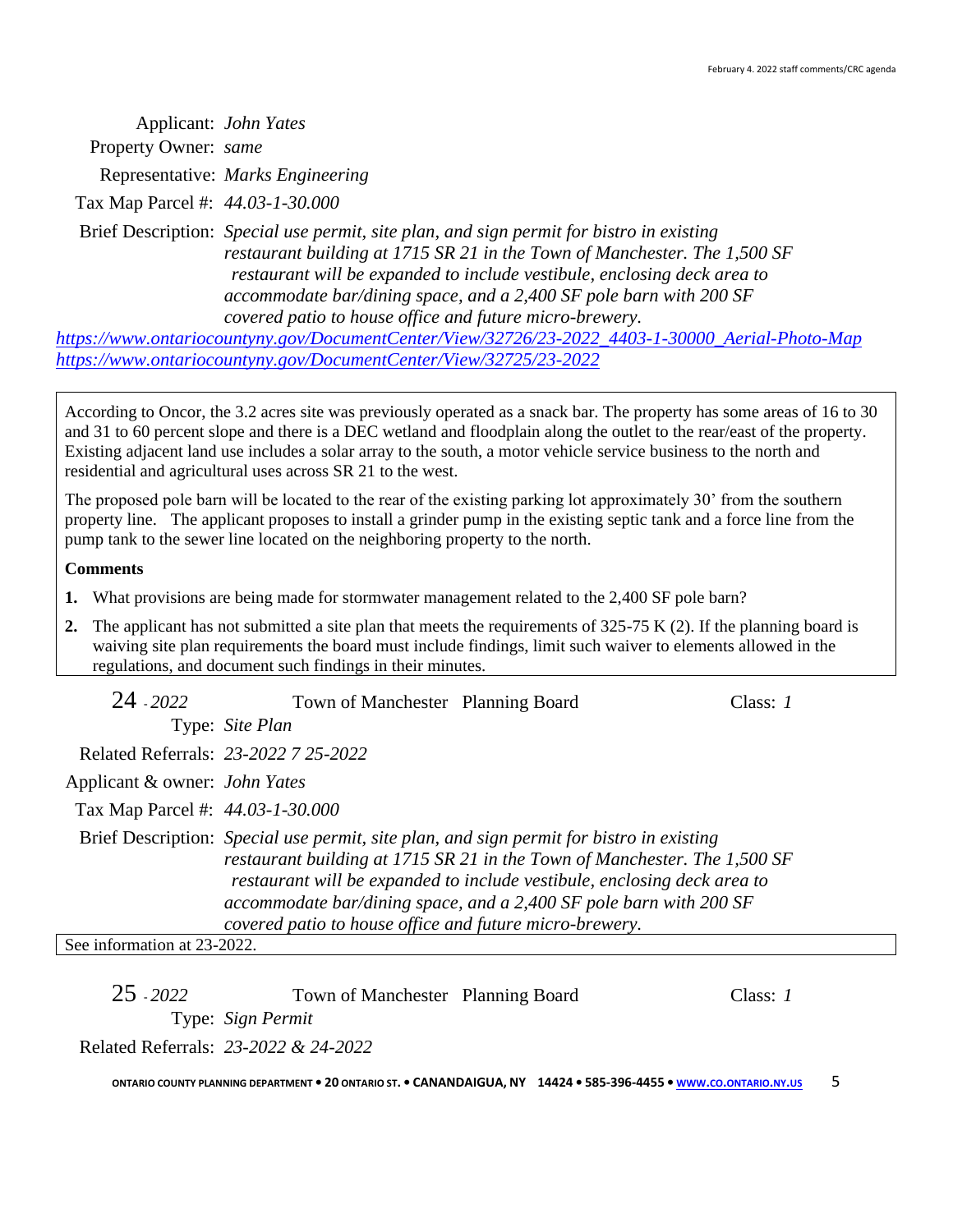| Applicant & owner: John Yates   |                                                                                                                                                                                                                                                                                                                                                                                    |
|---------------------------------|------------------------------------------------------------------------------------------------------------------------------------------------------------------------------------------------------------------------------------------------------------------------------------------------------------------------------------------------------------------------------------|
| Tax Map Parcel #: 44.03-1-30.00 |                                                                                                                                                                                                                                                                                                                                                                                    |
|                                 | Brief Description: Special use permit, site plan, and sign permit for bistro in existing<br>restaurant building at 1715 SR 21 in the Town of Manchester. The 1,500 SF<br>restaurant will be expanded to include vestibule, enclosing deck area to<br>accommodate bar/dining space, and a 2,400 SF pole barn with 200 SF<br>covered patio to house office and future micro-brewery. |
| See information at 23-2022.     |                                                                                                                                                                                                                                                                                                                                                                                    |

26 - *2022* Town of East Bloomfield Town Board Class: *1*

Type: *Other Recreation Master Plan*

Applicant: *Town of East Bloomfield*

Brief Description: *Updated Recreation Master Plan for the Town and Village of East Bloomfield.*

*<https://www.ontariocountyny.gov/DocumentCenter/View/32727/26-2022-e-bloom-parks-plan>*

The Town and Village of East Bloomfield updated their 2008 Recreation Master Plan. The 2020 Comprehensive Plan and 2022 Recreation Master Plan identify the recreation mission as offering residents and visitors a balanced system of parklands, open spaces, and leisure opportunities to foster healthy lifestyles, maintain the area's scenic character, and contribute to quality of life.

Existing recreation facilities in East Bloomfield include:

- Elton Park, a 1.9 acre gathering space with gazebo in the village,
- Veterans Park, an 18-acre park on NYS 5/US 20 outside the village with a community building and variety of fields and courts,
- Boughton Park Reserve, a forever wild area with 2 lakes, boat launch, and pavilion owned jointly with Towns of Victor and West Bloomfield for the enjoyment of their residents,
- Pickle Park a pocket park in the village,
- Indoor and outdoor facilities at Bloomfield Central Schools, includes several gyms, tennis courts, athletic fields, and a performing art center,
- a school used cross country course at the privately owned Parkview Fairways Golf Course, and
- 3.4 miles of snowmobile trail C4 managed and maintained by the Finger Lakes Snowmobile Club.

Many of East Bloomfield's volunteer youth recreation organizations (baseball, soccer, lacrosse), and the school district also service those in Bristol, West Bloomfield, and/or Farmington. The existing senior program at Veterans Park is privately operated.

Based on analysis of community demographics, land use, a survey, and interviews with current recreation providers, this Recreation Master Plan identifies the following desired facilities and activities:

- Additional rectangular fields to prevent overuse and allow maintenance of existing fields; potential need for additional baseball/softball fields as well.
- Trail connections between neighborhoods, parks, and intermunicipal trail systems. The former railroad ROW, though currently in private ownership, may provide an opportunity to link the village and Veterans Park.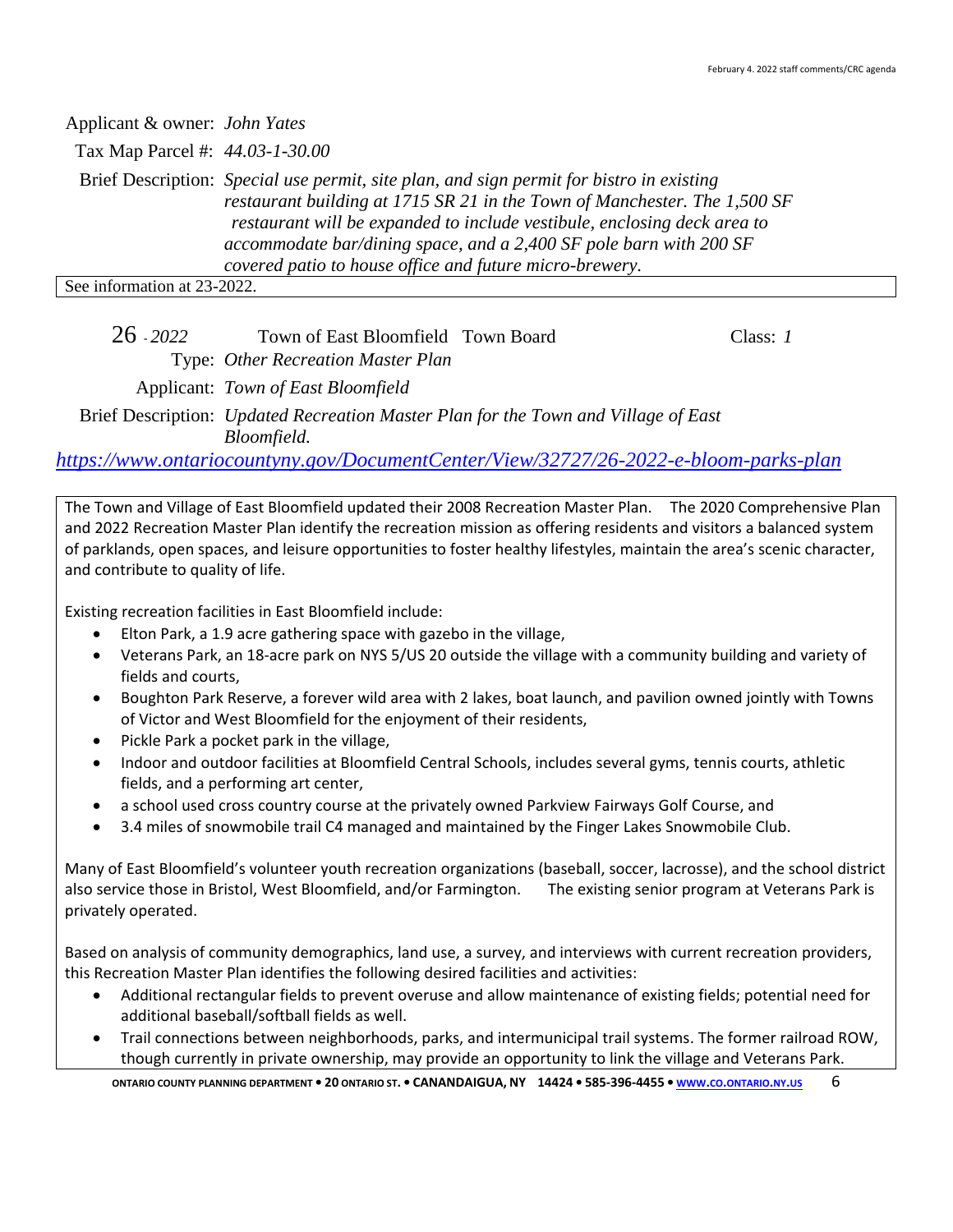- Improve the Annex building at Veteran Park to provide additional community meeting/gathering space. Other park needs include water and electrical service extensions, tree planting, storage, grills, signage, restrooms, and potential access from SR 444
- Secure funding for needed improvements/expansion at Boughton Park Reserve: dam remediation, dock maintenance, more portable restrooms, more on-site canoe/kayak storage, trails, educational programs, and potential for additional parking.
- Ensure lands, facilities and programs accommodate persons of differing abilities, include those with disabilities.
- A pull-off or picnic spot to allow greater enjoyment of 1 or more key vistas along SR 444.
- Consider additional sidewalks at Pickle Park and the commercial area at NYS 5/US 20 and SR 444.
- Publicize historic markers, buildings, and districts and increase community awareness of community scenic, historic, and cultural assets.
- Retain a recreation director/coordinator to work with the School District on scheduling facilities and activities.
- East Bloomfield would consider partnering with user groups to establish a skatepark, teen center and/or equestrian trails.
- Community may undertake larger role in recreational programming and services for seniors.
- East Bloomfield considering adoption of stream buffers to protect water quality and provide opportunity for future trails.
- Appropriately support any facility or program expansion with an analysis of sources of development and maintenance funds and invest in park Master Plans and quality design to minimize long-term operating and maintenance costs.

| $27 - 2022$          |                                                                                                                                                                      | Town of Geneva Planning Board                                                                                                                                                                                                                                                                                                                               | Class: $I$ |
|----------------------|----------------------------------------------------------------------------------------------------------------------------------------------------------------------|-------------------------------------------------------------------------------------------------------------------------------------------------------------------------------------------------------------------------------------------------------------------------------------------------------------------------------------------------------------|------------|
|                      | Type: Site Plan                                                                                                                                                      |                                                                                                                                                                                                                                                                                                                                                             |            |
|                      | Applicant: Greg Missick                                                                                                                                              |                                                                                                                                                                                                                                                                                                                                                             |            |
| Property Owner: same |                                                                                                                                                                      |                                                                                                                                                                                                                                                                                                                                                             |            |
|                      | Representative: Passero Associates                                                                                                                                   |                                                                                                                                                                                                                                                                                                                                                             |            |
|                      | Tax Map Parcel #: 133.11-2-61.000, 133.11-2-00.100, 133.00-1-20.000                                                                                                  |                                                                                                                                                                                                                                                                                                                                                             |            |
|                      | Brief Description: Amended subdivision of 35 acres in phase 3 of Bayview Heights to allow<br>92 SF lots and associated open space, stormwater management, and access | $\mathcal{L}$ $\mathcal{L}$ $\mathcal{L}$ $\mathcal{L}$ $\mathcal{L}$ $\mathcal{L}$ $\mathcal{L}$ $\mathcal{L}$ $\mathcal{L}$ $\mathcal{L}$ $\mathcal{L}$ $\mathcal{L}$ $\mathcal{L}$ $\mathcal{L}$ $\mathcal{L}$ $\mathcal{L}$ $\mathcal{L}$ $\mathcal{L}$ $\mathcal{L}$ $\mathcal{L}$ $\mathcal{L}$ $\mathcal{L}$ $\mathcal{L}$ $\mathcal{L}$ $\mathcal{$ |            |

*from SR 14 via Bayview Heights and from Turk Road in the Town of Geneva. <https://www.ontariocountyny.gov/DocumentCenter/View/32735/27-2022-aerial>*

*https://www.ontariocountyny.gov/DocumentCenter/View/32737/27-2022color-overall-siteplan <https://www.ontariocountyny.gov/DocumentCenter/View/32728/27-2022-site-plan>*

This site plan amendment involves re-subdivision of 3 to 5 parcels. The main parcel is 35.5 acres, The site plan proposed also includes a stormwater management facility and walking trails on a 5-acre park property set aside as part of the previously developed subdivision. The proposed site plan also includes road D connecting all phases of Bay Heights subdivision to Turk Road via approximately 850' of dedicated road on a portion of a 146 acre parcel the applicant owns under a different LLC. The proposed site plan also appears to include 2 or possibly more previously subdivided lots in earlier phases of the Bay Heights subdivision (133.11-3-98.000, 133.11-3-4.00, 133.11-3-5.00, 133.11-3-6.00).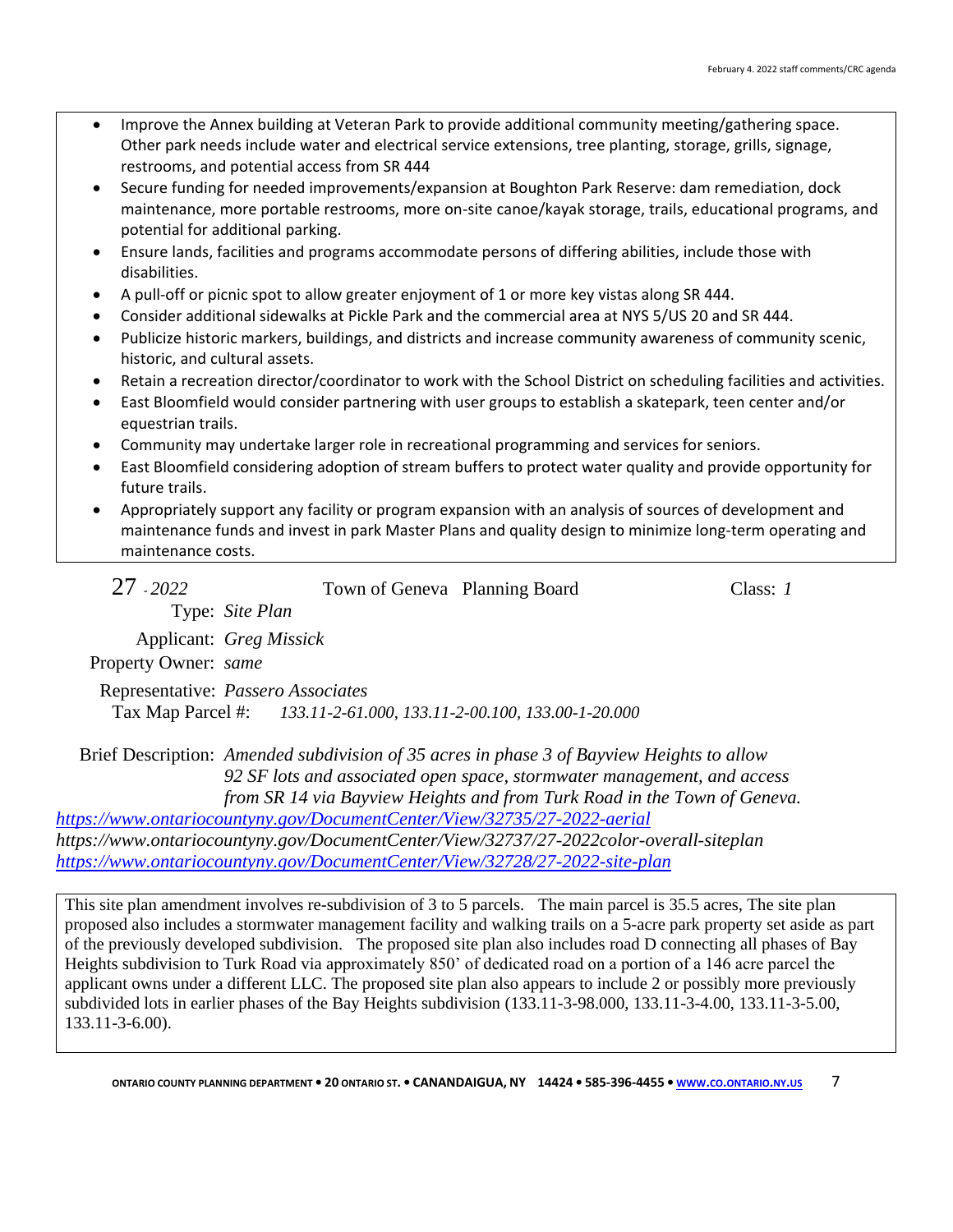According to Oncor, adjacent land uses include existing single family residential subdivision to the north and east, White Spring Brook on the property at the western boundary with larger lot single family development along a private road further west, and undeveloped lands owned by the applicant north and south of Turk Road. Oncor also indicates area of 16 to 30 percent slope east of White Springs Brook.

### **Comments**

- 1. Existing and proposed areas of steep slopes should be shown on the plans. The cover sheet shows the location of proposed lots on an aerial photo. This image suggests some disturbance to the woods and potentially steep slope areas along the western site boundary, particularly the lots at the north end of roads B and C.
- 2. Where will the stormwater from road D, road connection to Turk Road, be directed?
- 3. Is private stormwater management pond an allowable use of the 5-acre lot set aside as parkland in conjunctions with previous phases of Bayview Heights subdivision.?
- 4. Is there an existing and/or proposed homeowners association to maintain the park and stormwater management facilities or will they be dedicated to the Town?
- 5. The project record should clearly indicate the number of lots and acreage of lands previously platted that will remain unchanged and the lots and acreage included in the currently proposed 92 lots.
- 6. The submitted materials indicate previously approved lots are 60' x 110' while proposed lots are 70'x115' (8,750 SF) The R-1 district currently requires 90 x 110 lots and overall density of 1 unit per 10,000 SR of site area. Will lot size or density variance be required?
- 7. Sheet 23 should include a street tree planning schedule.
- 8. Will untreated runoff from steeply slopes areas between homes in drainage subareas 1B and 2B lead to undesirable erosion or water quality impacts?

# **OCSWCD Comments**

- 1. Consider a no P fertilizer unless soil test indicate a need.
- 2. Concrete truck washout should be installed during the construction of sidewalks and be available on site.
- 3. Silt fence is needed downslope of proposed storm water pond shown on C114 behind homes 1-3
- 4. Topsoil stockpiles have not been indicated on plans
- 5. Areas of steep slopes should be stabilized quickly using a specified steep slope seed mix. Consider the use of rolled erosion control fabric as well.

| 28 - 2022 |  | Town of Farmington Planning Board | Class: $1$ |
|-----------|--|-----------------------------------|------------|
|-----------|--|-----------------------------------|------------|

Type: *Site Plan*

Applicant: *TOMRA NY Recycling LLC*

Property Owner: *same*

Representative: *Nicole Lake*

Tax Map Parcel #: *17.00-1-25.110 & 17.00-1-25.200*

Brief Description: *Site plan for glass processing system upgrade at TOMRA Recycling, 5923 Loomis Road in the Town of Farmington.*

*<https://www.ontariocountyny.gov/DocumentCenter/View/32730/28-2022> <https://www.ontariocountyny.gov/DocumentCenter/View/32740/28-2022-site-plan>*

The associated site modifications will disturb .51 acres of the existing parking area. Site modifications are location near the glass processing line in the southeast corner of the existing building and include changes to the weigh station and site stormwater management system.

**Comments**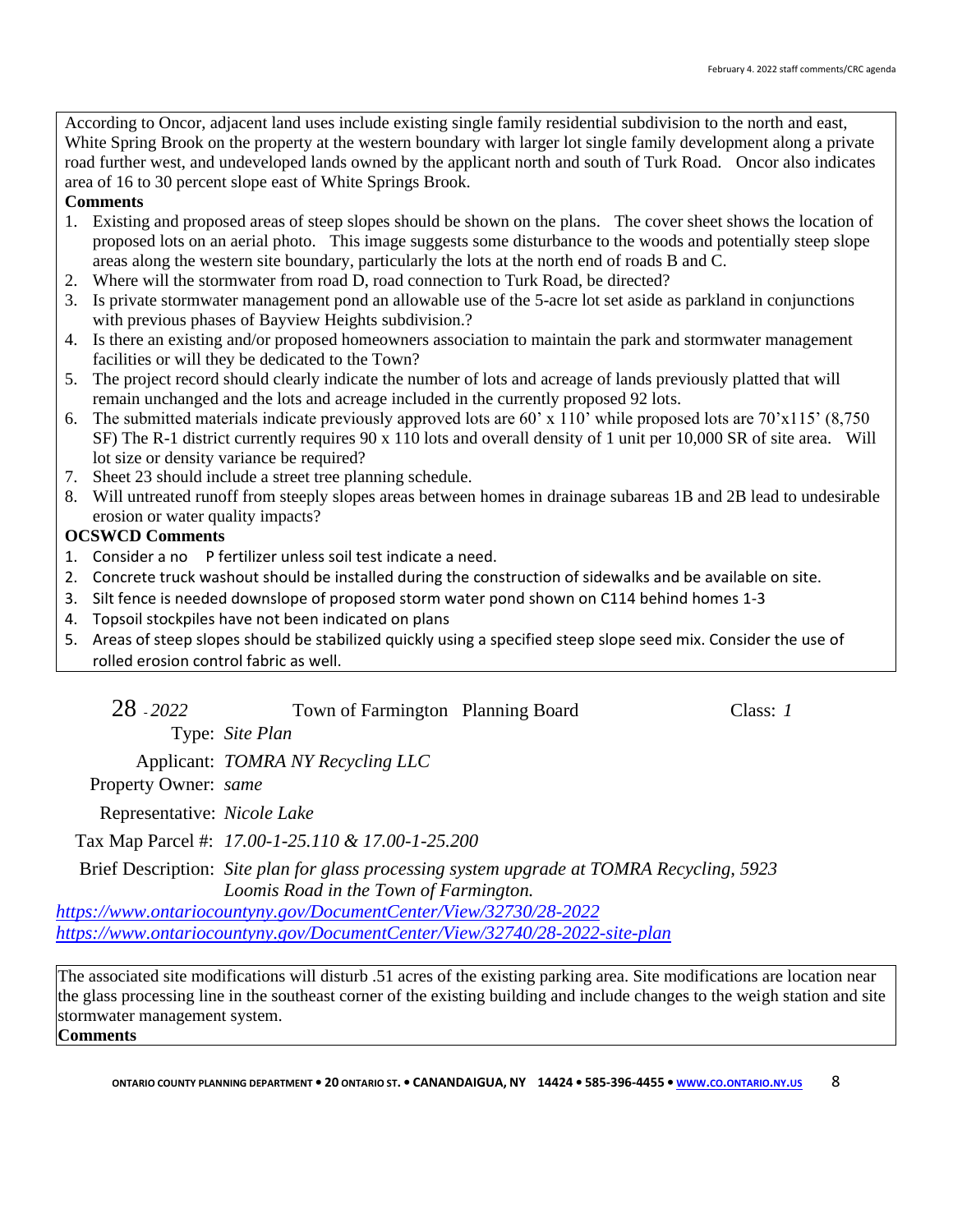- 1. Will all existing drainage that is scheduled to be removed during demolition be capped? How will existing drainage infrastructure be protected during demolition?
- 2. Silt fence should be installed around the perimeter of disturbance prior to the removal of existing asphalt.
- 3. Location of concrete truck washout has not been identified.
- 4. Location of stabilized construction entrance has not been identified
- 29 *2022* Town of Farmington Zoning Board of Appeals Class: *1*

Type: *Area Variance*

Applicant: *A Safe Place Storage*

Property Owner: *same*

Related Referrals: *148-2021 July, 6-2022 and 17-2022 January 2022*

Tax Map Parcel #: *29.00-2-1.120*

Brief Description: *Area variances to allow a mini-storage building to be 131' wide when a maximum of 40' is allowed; interpretation and/or variance to allow outdoor vehicle storage including parking of moving vehicles associated with applicant's moving business on the site when code prohibits outdoor storage of goods and materials.*

<https://ontariocountyny.gov/DocumentCenter/View/32457/6-2022-aerial> <https://www.ontariocountyny.gov/DocumentCenter/View/32732/29-2022-safe-place-variance-site-plan>

A previous site plan was reviewed as referral 148-2021 in July 2021. An updated site plan and a special use permit were reviewed as referrals 17-2022 and 6-2022 in January 2022 Relevant comment from previous review are repeated below. The variance site plan submitted with this referral relocates outdoor storage from the center of the site over the force main easement to replace 3,000 SF building G along Denny Drive, increases the number of outdoor storage parking spaces from 9 to 15, and increases the size of climate controlled building A from 15,295 to 16,929.SF. No revisions to the landscaping plan were submitted. Denny Drive is a private road, and the January site plan does not show landscaping that would screen the proposed outdoor storage from Denny Drive. There is landscaping proposed along Commercial Drive and on the east side of the entrance from Denny Drive.

Farmington Zoning Code allows mini-warehouses and temporary (up to 18 months) outdoor storage of materials by special use permit in the LI district.

# **July 2021 Comments**

- 1. Does the site plan provide minimum required green space, given that the existing sanitary sewer easement area cannot be used in the calculation of green space?
- 2. What pedestrian facilities are planned to allow access by residents southwest of Collett and Hook Roads to the commercial facilities along SR 332?

# **July 2021 OCSWDC Comments**

- 1. SWPPP not provided, difficult to make comments.
- 2. Does silt fence enclose all disturbed areas?
- 3. Plant species for bio-retention facility and planting plan not shown on landscape plans

# **January 2022 Comment**

- 1. Clarify whether building F is 4,200 SF as stated on site plan or 5,400 SF as indicated on Erosion Control Plan, Landscape Plan, and Utility Plan.
- 2. The landscape plan appears to show tree and shrub planting very close or within steeply banked stormwater management facilities.